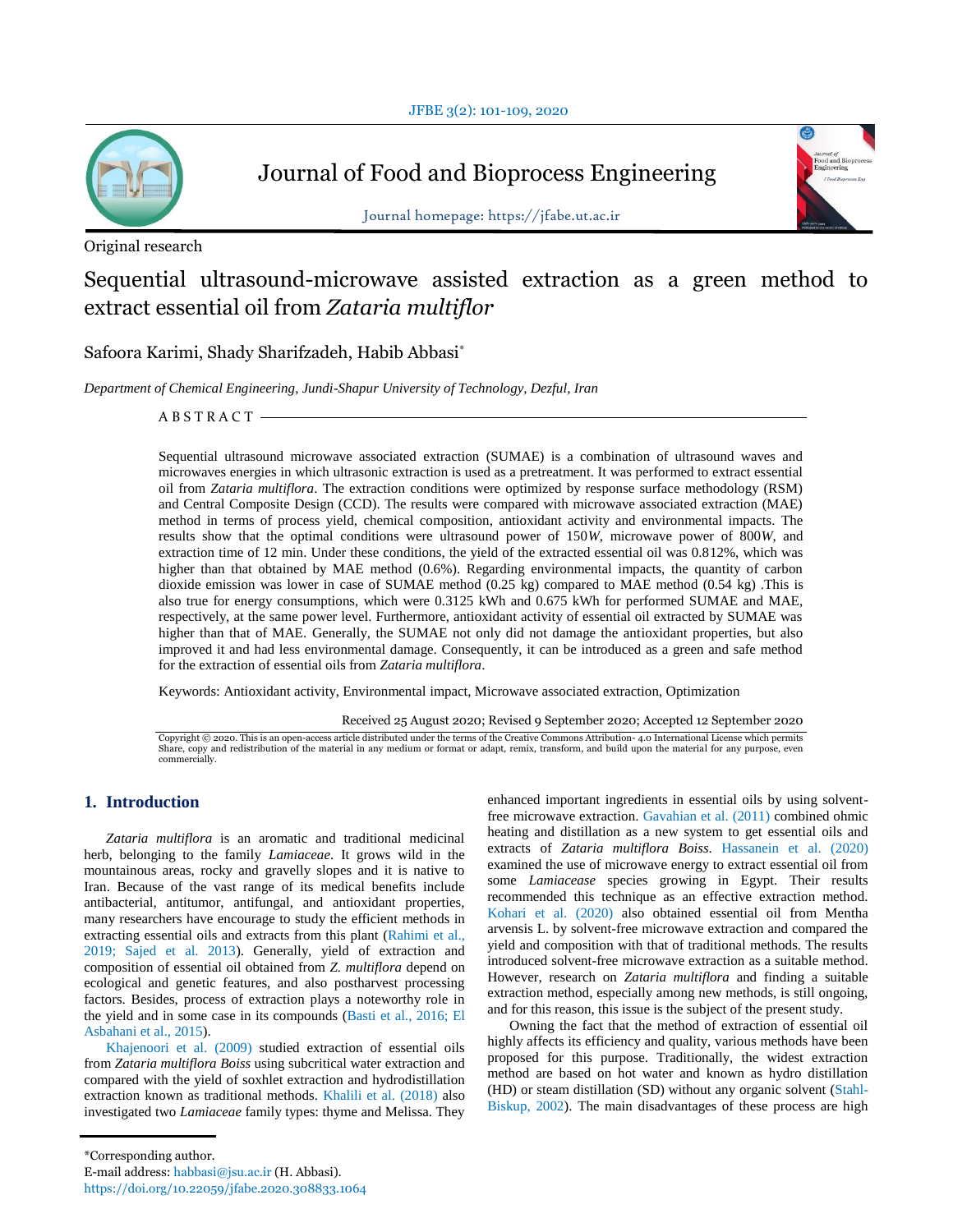Karimi et al. JFBE 3(2): 101-109, 2020

energy consumption and long extraction time (Garcia-Vaquero et al., 2020; Wang et al., 2020). Consequently, innovative methods are needed to save both time and energy. Also, most of these new systems increase the yield of essential oil extraction (Lu et al., 2017). Thus, developing an environmentally friendly extraction technique to save time and energy is a significant need.

Recently traditional technologies are replaced by modern ones such as ultrasound and microwave extraction (Lu et al., 2017). Microwave-assisted extraction (MAE) is going to be a wide technology for extraction of essential oil or naturally occurring substance from various herbs and plants (Asofiei et al., 2016; Chemat et al., 2006; Mosayebi & Tabatabaei Yazdi, 2018; Pasandide et al., 2018). Moreover, ultrasound-assisted extraction (UAE) is an effective process that gives high valuable compounds and yield. So that researchers have used it to extract essential oils (Hashemi et al., 2018), polyphenols (Živković et al., 2018), pectin (Marić et al., 2018), and other volatile compounds (Abd Rahim et al., 2018; Alissandrakis et al., 2003; Guimarães et al., 2019; Wen et al., 2018). In addition, researches confirm that the combination of ultrasound and microwave extraction provides more efficiencies (Lianfu & Zelong, 2008). In other words, ultrasound-microwave assisted extraction (UMAE) combines ultrasound waves and micro waves energies to enhance yield and efficiency. During ultrasound extraction cavitation cause to disintegrate plant cells so chemical compounds pervade. On the other hand, microwaves make high temperature and it causes extraction acceleration (Mason et al., 2011). However, research on the extraction from herbs using this novel method is limited and needs further development to optimize and find the best conditions. In some cases, researches draw a comparison between traditional methods and the novel combination method.

Lianfu and Zelong (2008) optimized and compared extraction technologies including microwave-ultrasound extraction and ultrasound extraction to extract lycopene from tomatoes paste. Their results showed that the combined method is more effective than the ultrasound method. Zhao et al. (2010) used UMAE to maximize the performance of polysaccharides extracted from a fungus called *Ganoderma lucidum*. Their study confirmed high efficiency of using UMAE in the extraction of polysaccharides. In another study conducted by Chen et al. (2010) to optimize the extraction of polysaccharides from a fungus called Inonotus obliquus by UMAE and to evaluate its antitumor activity, good results were obtained for this combined method. These results showed that ultrasonic-microwave extraction of polysaccharides has high yield and efficiency compared to conventional hot water extraction. Liu et al. (2016) also optimized the extraction of pectin from *Jerusalem artichoke* by UMAE using citric acid. Based on the obtained optimal conditions, the efficiency of pectin in the combined method was higher than all other methods. Lu et al. (2017) optimized the extraction of oligosaccharide from lotus seeds using response surface methodology. Their results confirmed the efficiency and potential of UMAE method compared to other conventional hot water, ultrasonic or microwave extraction methods for oligosaccharide extraction. Wang et al. (2018) extracted black and white pepper essential oil using UMAE method and compared it with MAE and UAE and summarized the advantages and disadvantages of each of these methods. Yang et al. (2019) optimized the condition of UMAE process to extract potato pectin. The results showed that UMAE effectively increase the extraction efficiency. Wang et al. (2020) optimized conditions for extraction and determined antioxidant and antibacterial activities of flavonoid compounds from *Eucommia ulmoides* leaves.

Gharibzahedi et al. (2019) applied UMAE process to obtain pectin from *Ficus carica* L. and investigated bioactivity of extracted pectin. Generally, according to earlier studies, UMAE method is more efficient in terms of both yield and time than the other methods.

Based on our knowledge, there is no study on the extraction of essential oils from *Zataria* with help of UMAE. On the other hand, despite the benefits mentioned for UMAE method, there is a general concern that whether microwave irradiation and ultrasound will affect the quality of the extracted essential oils or not. Therefore, in this work a new technique called sequential ultrasound-microwave associated extraction (SUMAE) was proposed. SUMAE is a combination of ultrasound waves and micro waves energies in which ultrasonic extraction is used as a pretreatment. Here, SUMAE was used for the extraction of essential oil from dried *Zataria multiflora* and optimized it. Thus, central composite design (CCD) has been developed to study the importance of different factors. Moreover, a comparison study with MAE method was done on the process yield, chemical composition, antioxidant activity *Zataria multiflora* essential oils. Environmental impacts of these two methods were also compared.

# **2. Material and Methods**

## *2.1. Materials*

*Z. multiflora* leaves were purchased from Daru Kesh Pajuhan Company, Isfahan, Iran. They were properly dried in the shade, packed in a dark glass jar, and stored in a dry and cool place. 1,1 diphenyl-2-picryl-hydrazyl (DPPH.), 3-(2-Pyridyl)-5, butylated hydroxy toluene (BHT), butylated hydroxy anisole (BHA) were purchased from Sigma (Sigma–Aldrich GmbH, Sternheim, Germany). Methanol was purchased from Merck.

#### *2.2. Essential oil extraction by SUMAE method*

Fifteen grams of *Z. multiflora* leaves were weighed and placed in a 500*ml* beaker. Dried leaves were mixed with distilled water in a ratio of 1:20 (g/ml). The mixture was placed in an ultrasonic homogenizer (Topsonic, UHP-400, Iran). Ultrasound generator equipped with a 12 mm diameter tip, frequency  $20 \pm 1$  kHz, Maximum power 400 W with different sonication power. In the present work, this step was selected as pre-treatment. According to preliminary tests and earlier studies (Guandalini et al., 2019; Morsy, 2015; Zhao et al., 2017), ultrasound extraction time was fixed at 20 min. Also, the temperature was controlled during the operation so that it did not fall below 70ºC. After that the mixture was transferred to a 500 ml round-bottom flask and placed into the microwave. The microwave oven (Samsung, ME341, 2450 MHz, South Korea) was modified for microwave-assisted extraction process. A schematic of the modified microwave setup is shown in Fig. 1. Here, time, temperature, and power can be controlled during the extraction. They will be discussed in detail in the experimental design section. As shown in Fig. 1, in the setup Clevenger apparatus was placed exactly on the top of the flask. Essential oils were raised into Clevenger and cooled in the condenser. Different levels of time and power were supplied and the temperature was fixed at 102ºC during the extraction process. The essential oils were weighted, collected in brown bottles, and stored in a cool and dry place until quality tests.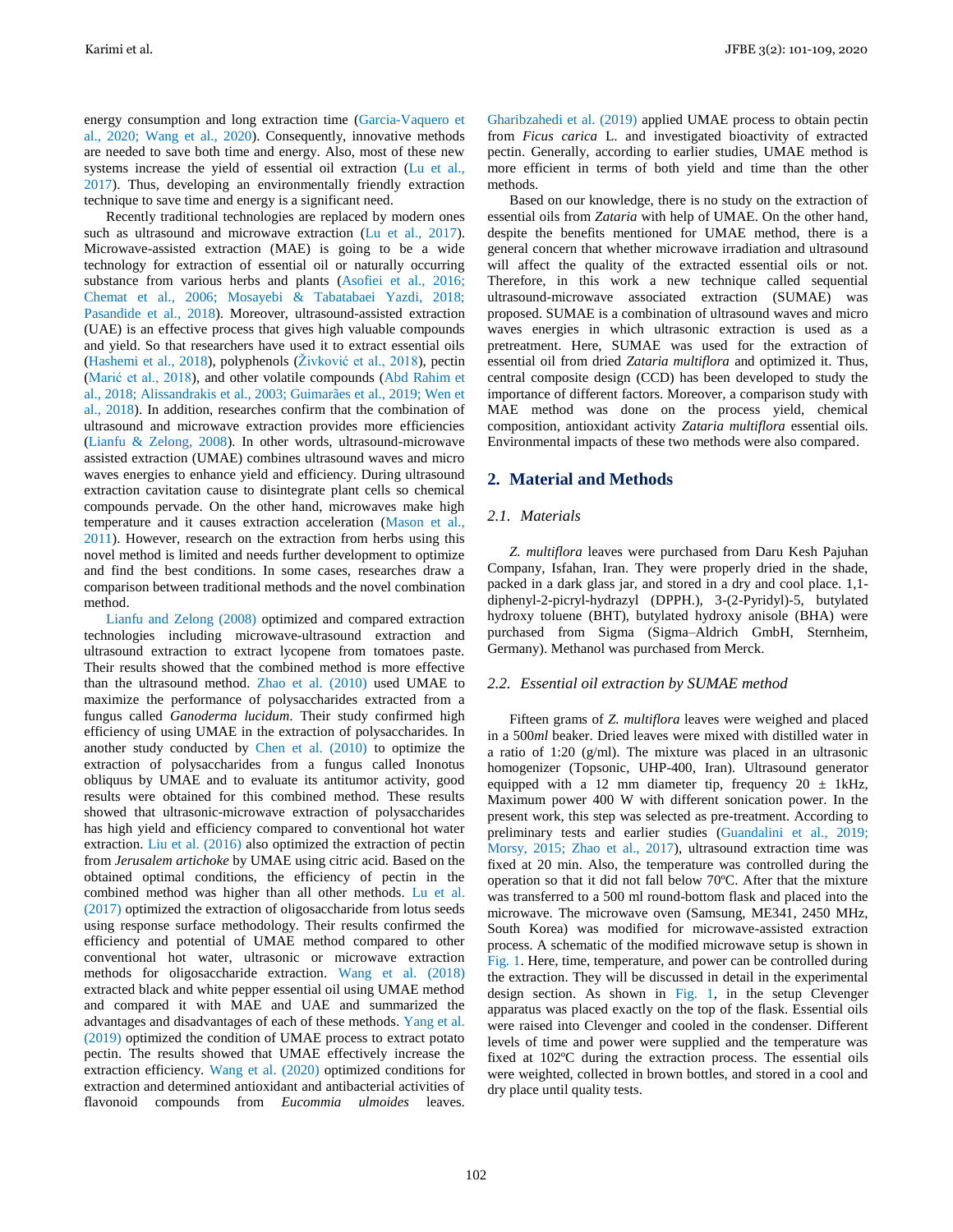

Fig. 1. Schematic diagram of microwave extractor.

|  | Table 1. Levels of independent variables employed in the CCD. |  |
|--|---------------------------------------------------------------|--|
|  |                                                               |  |

| Factors               | Coded symbols     | Actual symbols | Levels     |      |     |     |         |
|-----------------------|-------------------|----------------|------------|------|-----|-----|---------|
|                       |                   |                | $-1.68179$ | $-1$ |     |     | 1.68179 |
| Ultrasound power (W)  | $\mathcal{X}_1$   | $X_1$          | 100        | 150  | 250 | 350 | 400     |
| Microwave power (W)   | $\mathcal{X}_{2}$ | $X_2$          | 300        | 400  | 600 | 800 | 900     |
| Extraction time (min) | $\chi_3$          | $X_{3}$        |            | 10   |     | 20  | 23      |

| Run            | Independent variables |         |                   |         |                | Dependent variable |              |
|----------------|-----------------------|---------|-------------------|---------|----------------|--------------------|--------------|
|                | $x_1$                 | $(X_1)$ | $\mathcal{X}_{2}$ | $(X_2)$ | $x_3$          | $(X_3)$            | Yield $(\%)$ |
| 1              | $\mathbf{0}$          | 250     | $-1$              | 400     | $-1$           | 10                 | 0.402461     |
| $\overline{c}$ | $\theta$              | 250     | 1                 | 800     | $-1$           | 10                 | 0.780507     |
| 3              | $-1$                  | 150     | $-1$              | 400     | 1              | 20                 | 0.12277      |
| 4              | 1                     | 350     | 1                 | 800     | 1              | 20                 | 0.653192     |
| 5              | $-1$                  | 150     | $-1$              | 400     | $-1$           | 10                 | 0.391169     |
| 6              |                       | 350     | 1                 | 800     | $-1$           | 10                 | 0.74880      |
| 7              | $\theta$              | 250     | $-1$              | 400     | 1              | 20                 | 0.145186     |
| 8              | $-1.68179$            | 100     | 1                 | 800     |                | 20                 | 0.720443     |
| 9              | $\theta$              | 250     | $-1.68179$        | 300     | $\theta$       | 15                 | 0.211745     |
| 10             |                       | 350     | 1.68179           | 900     | $\theta$       | 15                 | 0.877355     |
| 11             | $-1$                  | 150     | $\theta$          | 600     | $-1.68179$     | 5                  | 0.540815     |
| 12             | $-1$                  | 150     | $\Omega$          | 600     | 1.68179        | 23                 | 0.287836     |
| 13             | $\Omega$              | 250     | $\theta$          | 600     | $\Omega$       | 15                 | 0.577768     |
| 14             | $\Omega$              | 250     | $\theta$          | 600     | $\theta$       | 15                 | 0.536754     |
| 15             | $\theta$              | 250     | $\theta$          | 600     | $\overline{0}$ | 15                 | 0.501284     |
| 16             | 1.68179               | 400     | $\theta$          | 600     | $\overline{0}$ | 15                 | 0.524788     |
| 17             |                       | 350     | $\theta$          | 600     | $\theta$       | 15                 | 0.563893     |
| 18             | $\theta$              | 250     | 0                 | 600     | $\theta$       | 15                 | 0.492475     |
| 19             | $\theta$              | 250     | $\theta$          | 600     | $\overline{0}$ | 15                 | 0.53415      |
| 20             | $\overline{0}$        | 250     | $\theta$          | 600     | $\overline{0}$ | 15                 | 0.539634     |

Table 2. Central composite design matrix and results for essential oil yield using SUMAE method.

## *2.3. Experimental design*

In the present study, response surface methodology (RSM) depending on Central Composite Design (CCD) was applied to investigate the optimal extraction condition in terms of yield. Three independent variables at five levels were selected for this purpose which are ultrasound power  $(X_1)$ , microwave power  $(X_2)$ , and microwave extraction time  $(X_3)$  (Table 1 and 2). The ultrasound power was varied between 150 and 350*W*. While the microwave power was ranged from 400 to 800*W* with the extraction time of 10 to 20*min*. The most important parameter in the process is essential oil extraction yield, which was selected here as dependent variable (response) in the experimental design. The complete design consisted of 20 experimental points including 6 center points.

The experimental yields were analyzed by multiple regressions to fit the following quadratic polynomial model: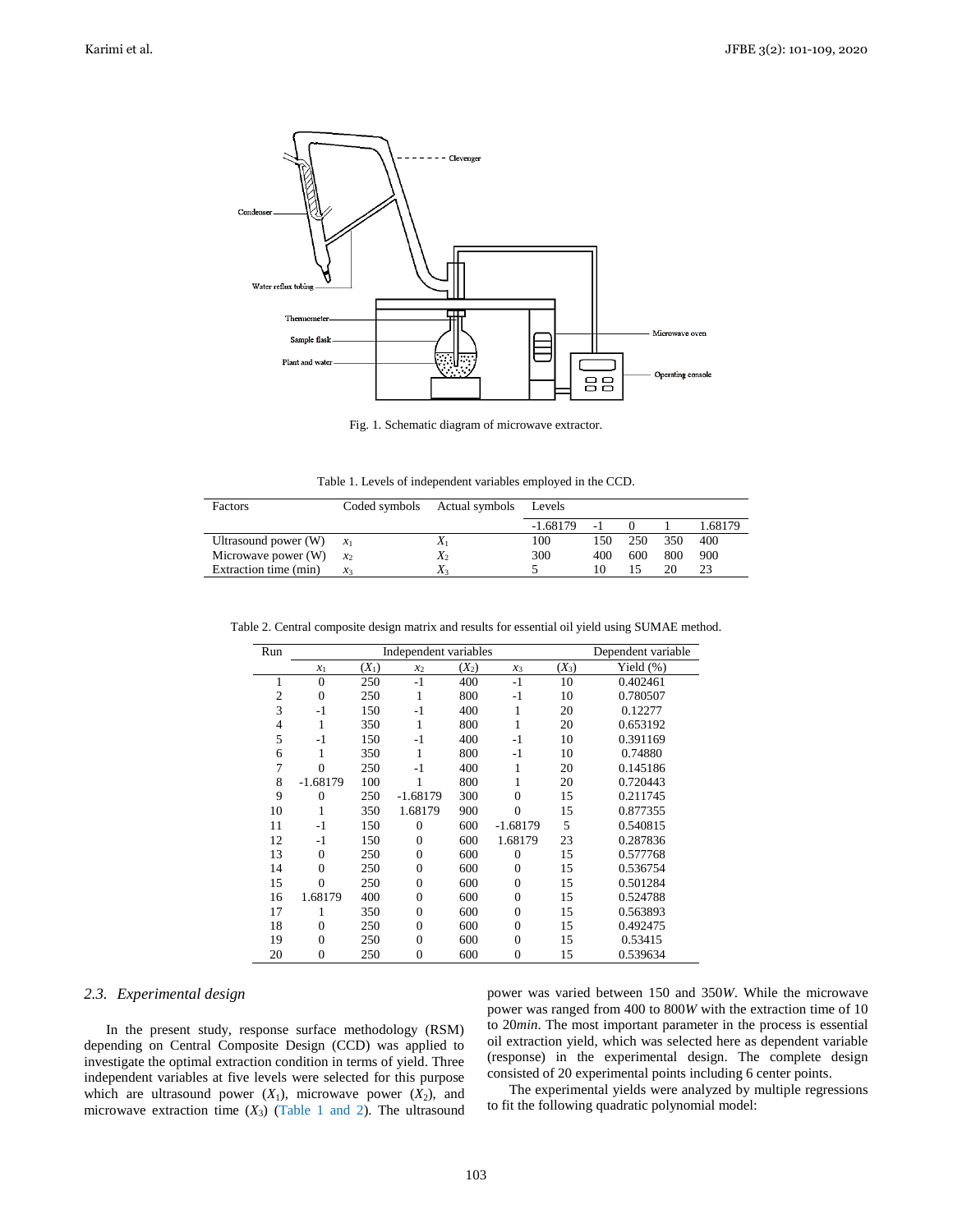$$
Y = \beta_0 + \sum \beta_i X_i + \sum \beta_{ii} X_i^2 + \sum \beta_{ij} X_i X_j \tag{1}
$$

where *Y* is response,  $\beta$ ,  $\beta$ <sub>*i*</sub>,  $\beta$ <sub>*ii*</sub> and  $\beta$ <sub>*ij*</sub> are regression coefficients for the center point of the system, coefficients of the linear, quadratic and interactive terms, respectively.  $X_i$  and  $X_j$  refer to coded independent variable. The effects of process variables were analyzed statistically by using analysis of variance (ANOVA). Also, the adequacy of the model equation for predicting the optimum response values was validated with experimental results.

#### *2.4. Essential oil extraction by MAE method*

In order to do a comparative study, the extraction of *Zataria* essential oil was also conducted using the MAE method, based on the obtained optimized conditions of SUMAE method. Thus, samples were made up of 15*g* of *Zataria* leaves and 300 mL of distilled water. Then the mixture was transferred into a microwave extractor and irradiated based on the extraction conditions obtained from optimized SUMAE method. Extraction was performed in triplicates.

#### *2.5. Antioxidant capacity*

The antioxidant activity of the essential oils of *Z. multiflora* obtained by MAE and SUMAE were assessed by monitoring their ability in quenching the stable free radical DPPH according to the method of Danh et al. (2012) with slight modifications. Briefly, 1.0 ml methanolic stock solution of essential oils with different ratio (ranged from 0.15 to 0.99*µg*/*ml*) were mixed with 1.0 ml of 90 µM DPPH and adjusted with 95% methanol to final volume of 4 ml. The resulted solutions were protected from light damage. The blank was also made with the same chemicals, except the essential oil sample. Thirty minutes later, the absorbance of the blank and mixture solution was measured at room temperature. All

measurements were read at 517 nm with a spectrophotometer (UNICO, UV/V is 2100). The DPPH radical scavenging activity was calculated as a percentage inhabitation (*I*) using the following formula:

$$
I(\%) = 100 \times \frac{A_{\text{blank}} - A_{\text{sample}}}{A_{\text{blank}}} \tag{2}
$$

where, *Ablank* is the absorbance of the blank, and *Asample* is the absorbance in the present of sample.

#### *2.6. Extracted oil composition*

The composition of the extracted oil was determined by Gas chromatography-Mass spectrometry identification (GC-MS) using Agilent Technologist 7890 series coupled with a Agilent HP-5ms GC column (with 30 m length and 0.25  $\mu$ m internal diameter) and a mass selective detector (MSD), 5975 series in central lab of Agriculture and Natural Resources University of Khuzestan. GC-MS was applied using the following condition: carrier gas of *He*; constant flow rate of 0.8 ml/min; injection volume of 1 µl; injection temperature of 290ºC; and Ion-source temperature of 280ºC. The initial temperature of the oven was 50ºC for 5 min, followed by a gradient rate of 3 ºC/min until it reaches to 240ºC, and then with an increase of 15 ºC/min to 280ºC held for 10 min. Total running time for the GC-MS process was 75 min.

The essential oil components were characterized by comparison of their retention time and mass spectra with the available literature data and computer matching with Wiley 7n and National Institute of Standards and Technology (NIST5.0) libraries produced with the computer controlling the GC-MS system, and literature. The spectral data of the unknown component was compared with the spectrum of the known components stored in the library. Finally, the name of the components of the test materials was ascertained.

| Source                      | Sum of Squares | Degree of freedom | Mean Square              | F-value | p-value  |
|-----------------------------|----------------|-------------------|--------------------------|---------|----------|
| Model                       | 0.7821         | 9                 | $0.0869$ <sup>**</sup>   | 144.49  | < 0.0001 |
| $X_i$ -Ultrasound power     | 0.0000         |                   | $0.0000^{**}$            | 0.0273  | 0.8719   |
| $X_2$ -Microwave power      | 0.4823         |                   | $0.4823^{ns}$            | 801.93  | < 0.0001 |
| $X3$ -Microwave time        | 0.0693         |                   | $0.0693**$               | 115.20  | < 0.0001 |
| $X_1 X_2$                   | 0.0021         |                   | 0.0021 <sup>ns</sup>     | 3.56    | 0.0884   |
| $X_1 X_3$                   | 8.607E-08      |                   | $8.607E-08$ <sup>*</sup> | 0.0001  | 0.9907   |
| $X_2 X_3$                   | 0.0088         |                   | 0.0088 <sup>ns</sup>     | 14.59   | 0.0034   |
| $X_i^2$                     | 0.0000         |                   | $0.0000^{ns}$            | 0.0707  | 0.7957   |
| $X_2^2$                     | 0.0010         |                   | $0.0010^{ns}$            | 1.69    | 0.2228   |
| X <sub>3</sub> <sup>2</sup> | 0.0171         |                   | $0.0171$ **              | 28.43   | 0.0003   |
| Residual                    | 0.0060         | 10                | 0.0006                   |         |          |
| Lack of Fit                 | 0.0013         | 5                 | 0.0003 <sup>ns</sup>     | 0.2880  | 0.9010   |
| Pure Error                  | 0.0047         | 5                 | 0.0009                   |         |          |
| Cor Total                   | 0.7881         | 19                |                          |         |          |

Table 3. Analysis of variance (ANOVA) for regression model of essential oil extraction yield.

\* significant at

significant at  $p < 0.01$ 

<sup>ns</sup> not significant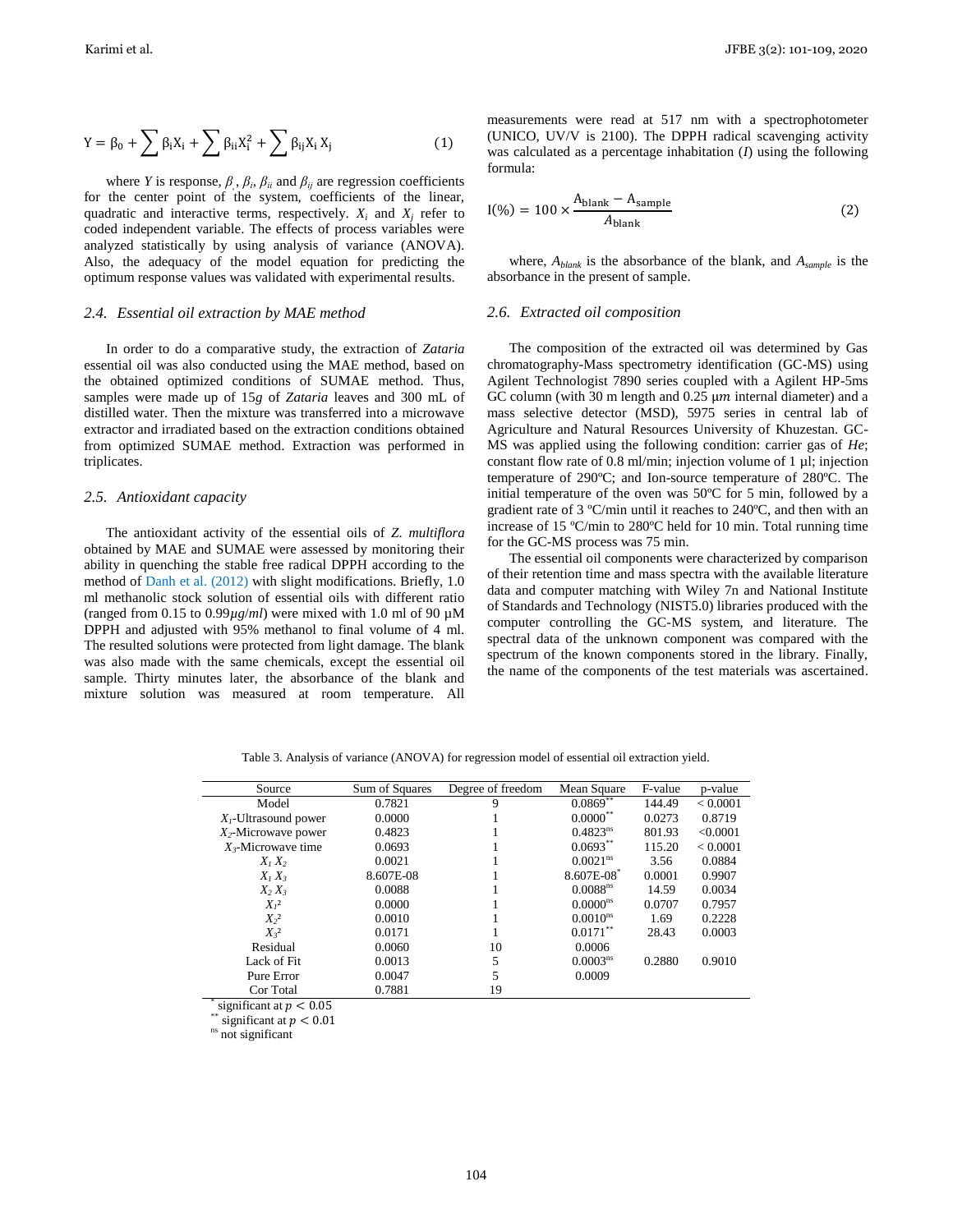#### *2.7. Environmental impact of applied techniques*

In regard to environmental impact, in the present study electrical consumption and  $CO<sub>2</sub>$  emission of the applied techniques were also analyzed. Thus, the electrical consumption (EC) was calculated as the electrical power for a time, as follows (Drinić et al., 2020):

$$
EC = P \times t \tag{3}
$$

where *EC*, *P* and *t* are electrical consumption (kWh), electrical power (kW), and time (h), respectively.

According to (Farhat et al., 2017) to obtain 1 kWh from coal or fuel,  $800$  gr of  $CO<sub>2</sub>$  will be released into atmosphere during the combustion of fossil fuel. Therefore,  $CO<sub>2</sub>$  emission can be calculated by the following formula:

$$
E_{CO_2} = \frac{EC \times 800}{1000} \tag{4}
$$

where  $E_{CO2}$  is  $CO_2$  emission (*kg*) and *EC* is the electrical consumption (*kWh*).

## **3. Results and Discussion**

#### *3.1. Model fitting and statistical analysis*

In order to determine the optimum conditions for the yield of essential oils from *Z. multiflora*, RSM was employed by using CCD. Independent variables include microwave power (W), ultrasound power (W), and extraction time (min), the range of which was identified in the preliminary experiments. The experimental data and the process variables for the yield of the essential oil obtained from the extraction of *Z. multiflora* using SUMAE system at different extracted conditions are presented in Table 2. As indicated in Table 2, the yield of essential oils varied from 0.21 to 0.87% (w/w), depends on operating conditions. Analysis of variance (ANOVA) was accomplished to investigate the adequacy of the quadratic model and identify the effect of each factor. Table 3 gives the results of the statistical analysis along with the lack of fit, pure error and cor total for each response. Table 3 clearly reveals that model F-values of all variables are significant and the chance that large F-value is due to noise is less than 0.01%. Moreover, linear effects of microwave time and power were significant on the yield ( $p < 0.0001$ ). Whereas the linear effect of ultrasound power was not significant. Only the mutual interaction between time and power of microwave was significant at the 0.05% level, while the mutual interactions between other factors were not significant. Quadratic effect of microwave power was also significant on the yield of extraction oil at the 0.01% level. Although the quadratic effects of the others were not significant. The lack of fit F-value of 0.2880 implies the lack of fit is not significant relative to the pure errors. The non-significant lack of fit is good and emphasize that the model is appropriate to use to predict the response.

The results of model fit were summarized in Table 4. The quality of the fitting procedure was checked by means of coefficient of determination  $(R^2)$ , adjusted and predicted  $R^2$ , adequate precision and coefficient of variation (C.V.). According to Table 4, coefficient of determination  $(R^2)$ , which measures the conformity of the model, is high enough ( $R^2 > 0.95$ ). It means that more than 95% of the stability changes are related to independent variables and less than 5 percent of changes is unjustifiable. Meanwhile, the predicted  $\mathbb{R}^2$  is in reasonable agreement with the adjusted- $R^2$ . In addition, the high values of adequate precision (> 4) are desirable and indicate an adequate signal. It is noted that adequate precision measures the ratio of signal to noise. Moreover, the last parameter (C.V.) is relatively low, which indicates the accuracy and reliability of the model.

Table 4. Regression coefficients,  $R^2$ , adjusted  $R^2$ , predicted  $R^2$ , adequate precision and C.V. for the response resurface model.

|                    | 56.768                                                                                                                                                                   |
|--------------------|--------------------------------------------------------------------------------------------------------------------------------------------------------------------------|
| $\beta_{1}$        | 0.486                                                                                                                                                                    |
| $\beta_{2}$        | 0.455                                                                                                                                                                    |
|                    | 9.705                                                                                                                                                                    |
|                    | 0.000258715                                                                                                                                                              |
|                    | 0.000278845                                                                                                                                                              |
|                    | $-0.001743$                                                                                                                                                              |
|                    | $-0.00106162$                                                                                                                                                            |
|                    | 0.000256851                                                                                                                                                              |
|                    | 0.041                                                                                                                                                                    |
| $R^2$              | 0.9924                                                                                                                                                                   |
|                    | 0.9855                                                                                                                                                                   |
| $R^2$ (Pred.)      | 0.9840                                                                                                                                                                   |
| Adequate precision | 42.9249                                                                                                                                                                  |
| $C.V.$ $%$         | 4.83                                                                                                                                                                     |
| $\beta_i$          | For the main linear effects                                                                                                                                              |
|                    | For the quadratic effects                                                                                                                                                |
|                    | For the interaction effects                                                                                                                                              |
| 1                  | Ultrasound power                                                                                                                                                         |
| 2                  | Microwave power                                                                                                                                                          |
| 3                  | Microwave time                                                                                                                                                           |
|                    | $\beta_{0}$<br>$\beta_3$<br>$\beta_{11}$<br>$\beta_{22}$<br>$\beta_{33}$<br>$\beta_{12}$<br>$\beta_{13}$<br>$\beta_{23}$<br>$R^2$ (Adj.)<br>$\beta_{ii}$<br>$\beta_{ij}$ |

## *3.2. Effect of process variables on essential oil yield*

The results demonstrated that the essential oil extraction yield was positively proportional to the main effects of extraction time, ultrasound power and microwave power and interaction effects between extraction time and the others, while it was negatively affected by the interaction between ultrasound and microwave powers. Moreover, extraction yield was positively affected by quadratic terms of ultrasound and microwave powers, whereas it is negatively proportional to quadratic term of time (Table 4).

The positive effect of ultrasonic power can be explained in terms of the ultrasonic amplitude. When the plant subjected to ultrasonic waves, cell wall appears to collapse due to the shock wave and liquid jets that are produced by cavitation. This cavitation of liquid media occurs as a consequence of ultrasonic wave compression and rarefaction process. The process of compression and rarefaction depends upon the strength of the ultrasonic waves. Thus the more the ultrasonic amplitude, the more the number of cavity, which in turn results in the maximum extraction yield (Luque-Garcıa & Castro, 2003; Maran & Priya, 2015; Vinatoru, 2001). However, this effect is not so significant compared to the effect of microwave power. As their interaction has an effect about zero on the yield.

The enhanced extraction yield by increasing microwave power is related to the direct effects of microwave energy on plant materials. Microwave radiation loosens the matrix of cell wall, resulting in quickly and thoroughly opening up the skin tissues (Kratchanova et al., 2004). More electromagnetic waves was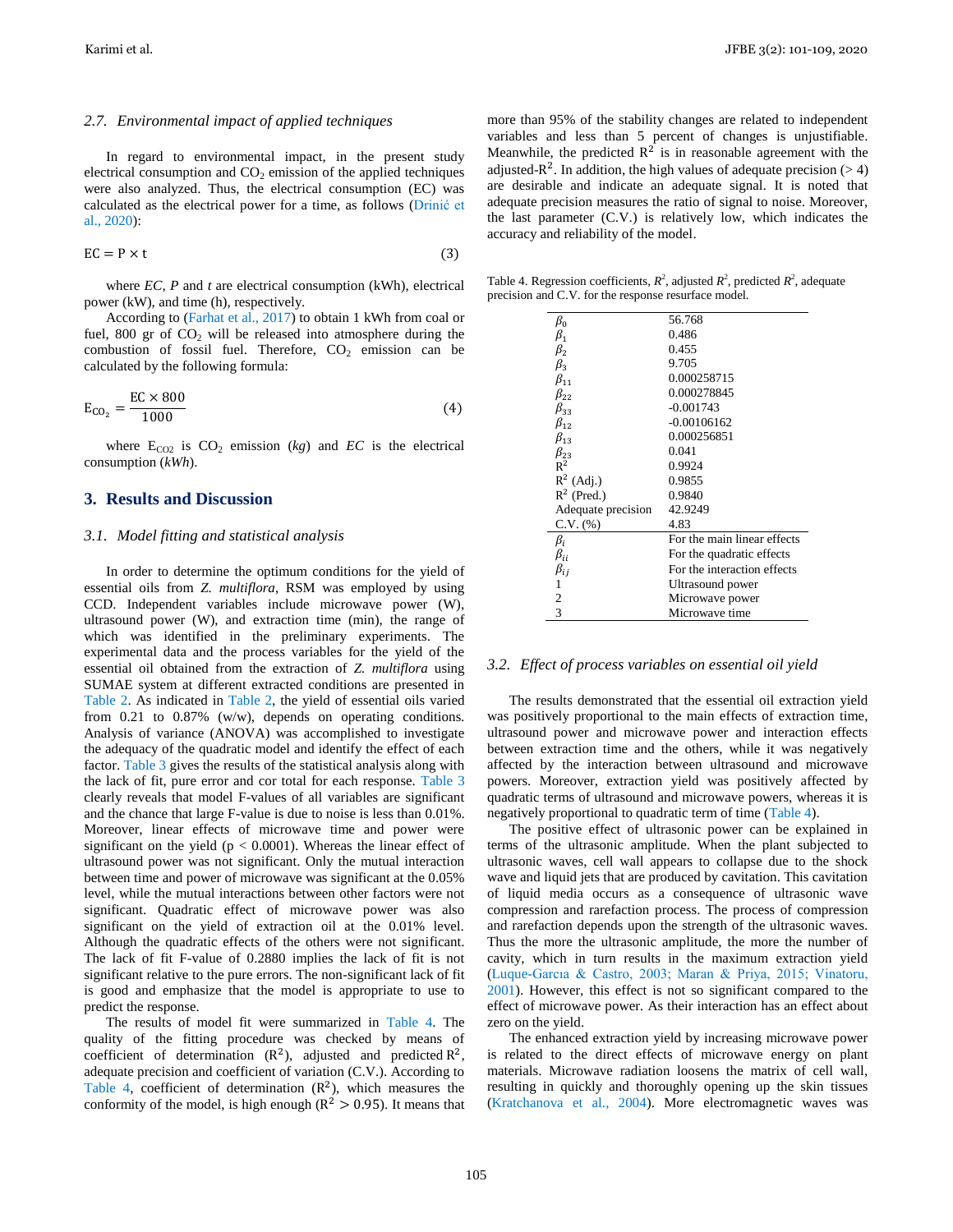transported to biomolecules via ionic conduction and dipole rotations, resulting in energy absorbed within the solvent and plant material and then quickly generating molecular movement on the extraction system and increasing the yield of the extraction (Gfrerer & Lankmayr, 2005). This parameter in combination with time also has a positive effect on the process. Because irradiation time is one of the main factors influencing essential oil extraction yield, and a suitable irradiation period must be chosen to ensure optimal extraction. The extraction yield was found to be proportional to the extraction time whereas its quadratic effect is negatively affected the extraction yield. However, prolonged exposure to microwave power leads to structural degradation of the extracted compounds, thereby reducing the extraction yield (Zheng et al., 2011). In economic terms, shorter time leads to more economic extraction.

As shown in Table 2, the highest yield of 0.87% (w/w) was related to the extraction time of 15min, microwave power of 900W, and ultrasonic power of 350 W. This yield is almost 82% higher than the result reported by Lucchesi et al. (2004) for thyme extraction obtained by using solvent free microwave extraction method. Comparing the reported conditions, their microwave power of 500 W was lower than that of the current study.

However, their reported microwave irradiation time was 30 min. Furthermore, the essential oil yield of SUMAE of this study was higher than the extract yield of MAE method. This suggests that ultrasound pre-treatment has assisted in the extraction of essential oil. The effects of process variables are shown in Fig. 2 by plotting three-dimensional response surface plots.

Generally, as numerical optimizer calculates, optimum parameters in extraction of essential oil of *Zataria multiflora* by SUMAE method were microwave power of 800 W, ultrasound power of 150 W, and extraction time of 12 min, in which essential oil extraction yield is 0.812%.

#### *3.3. Comparison between MAE and SUMAE methods*

In order to evaluate the efficiency of the proposed SUMAE method, extraction was also performed by microwave method. Compared with MAE, the application of SUMAE had positive effect on the yield of essential oil obtained. This means that using an ultrasound pre-treatment, the yield of essential oil increased from 0.6 to 0.87% at the same microwave power (900 W) and substantially shorter extraction time (23 min for MAE vs. 15 min for SUMAE). On the other words, extraction time decreased by using ultrasound power factor compared with the MAE. The higher efficiency of the SUMAE can be explained by synergistic effects of ultrasonic and microwave on the cell walls of plant resulting in a significantly increased in extraction yield of the essential oil. This proves that SUMAE can be an appropriate extraction technique to extract essential oil from *Z. multiflora* since it provides the maximum extraction yield at the shortest extraction time.

#### *3.4. DPPH analysis*

The most common test used in determination of the antioxidant activity of plant extracts is 1,1-diphenyl-2-picrylhydrazyl (DPPH<sup>\*</sup>) free radical test (Brand-Williams et al., 1995). It is based on the reduction of alcoholic DPPH' solutions in the presence of a hydrogen donating antioxidant. DPPH' solutions demonstrate a strong absorption band at 517 nm appearing a deep purple color. After a certain time (thirty minutes in our study), the remaining DPPH<sup>\*</sup> is measured, which inversely corresponds to the radical scavenging activity of the antioxidant (Molyneux, 2004). The  $IC_{50}$ values of the obtained essential oils by two mentioned methods and BHT as a standard antioxidant are shown in Table 5. Lower  $IC_{50}$ value specifies higher antioxidant activity. According to the results, antioxidant activity of essential oil extracted by SUMAE was superior to that of MAE. Therefore, the SUMAE treatment does not cause any deterioration of the antioxidant activities and it can be introduced as a safe and green method for the extraction of essential oil from *Zataria multiflora*.



Fig. 2. Response surface and contour plots for the effect of independent variables on total essential oil extraction yield.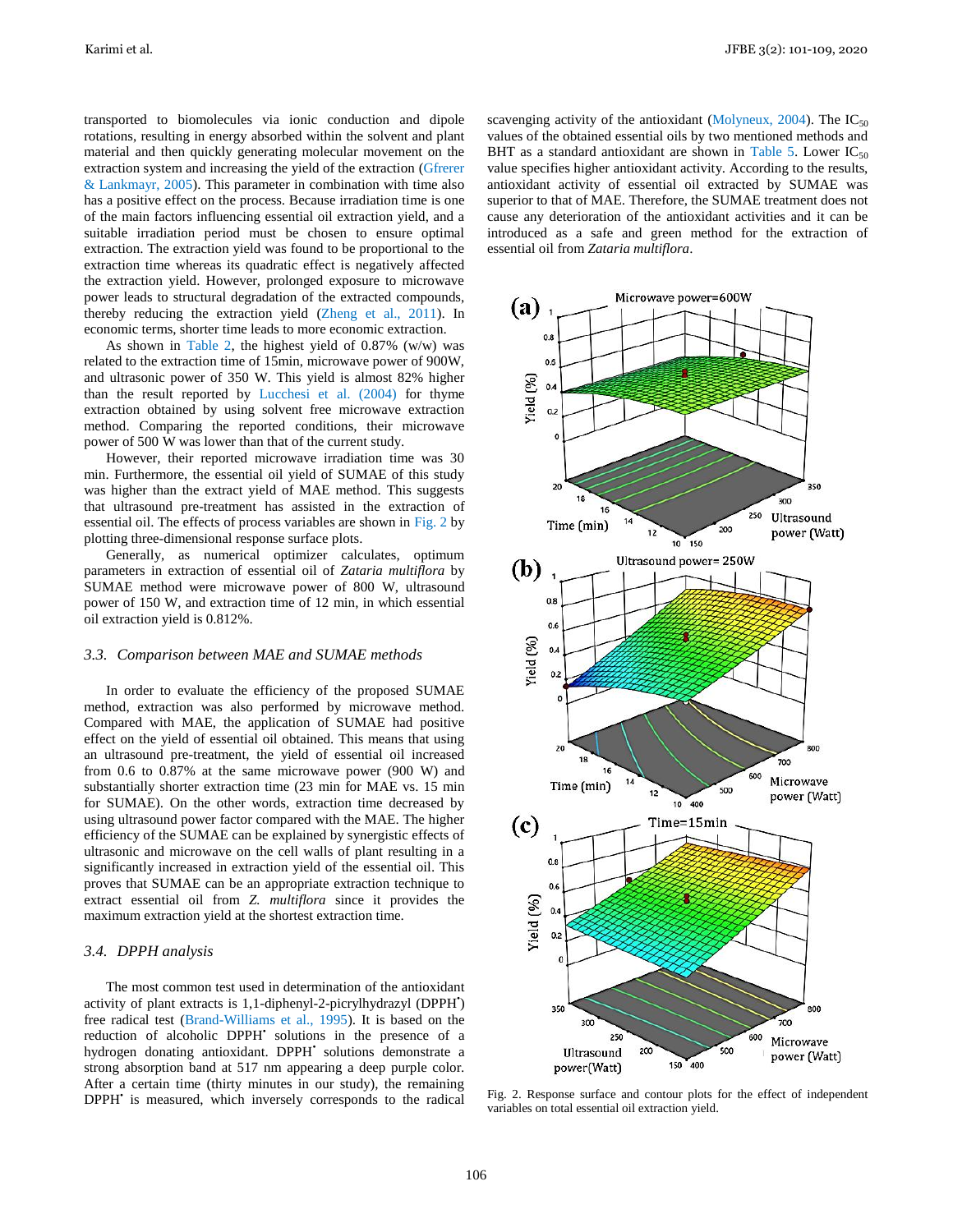Table 5. Antioxidant effects of essential oils of *Zataria multiflora* obtained by MAE and SUMAE methods.

| Antioxidant                                                                               | $IC_{50}$ <sup>a</sup>   |  |  |
|-------------------------------------------------------------------------------------------|--------------------------|--|--|
| essential oil by MAE <sup>b</sup>                                                         | 157.0425 (153.25 161.15) |  |  |
| essential oil by SUMAE <sup>c</sup>                                                       | 107.2625 (106.65 108.54) |  |  |
| RHT <sup>d</sup>                                                                          | 88.8175 (88.54_89.21)    |  |  |
| <sup>a</sup> IC <sub>50</sub> , Concentration ( $\mu$ g/ <i>ml</i> ) for a 50% inhibition |                          |  |  |

**b** MAE, microwave-assisted extraction

 $\textdegree$ SUMAE, Sequential ultrasound-microwave assisted extraction

<sup>d</sup> BHT, Butylated Hydroxy Toluene

Table 6. Chemical composition of Z. multiflora essential oils obtained by MAE and SUMAE methods.

| No.            |                          | $RT^a$ | Area%                    |                    |  |
|----------------|--------------------------|--------|--------------------------|--------------------|--|
|                | Compound                 |        | MAE <sup>b</sup>         | SUMAE <sup>c</sup> |  |
| 1              | $\rho$ -Cymene           | 13.894 | 0.33                     | 0.36               |  |
| $\overline{2}$ | 1,8-Cineole              | 14.212 | 0.61                     | 0.51               |  |
| 3              | $\gamma$ -Terpinene      | 15.617 | 0.31                     | $\overline{a}$     |  |
| $\overline{4}$ | cis-sabinene hydrate     | 16.069 | 0.41                     | 0.14               |  |
| 5              | Pyridine                 | 17.628 | 0.14                     | 0.12               |  |
| 6              | Linalool                 | 17.761 | 0.2                      | 0.22               |  |
| 7              | Camphor                  | 19.823 | 0.15                     | 0.14               |  |
| 8              | Borneol                  | 20.939 | 1.44                     | 1.17               |  |
| 9              | Terpinen-4-ol            | 21.484 | 0.64                     | 0.64               |  |
| 10             | $\alpha$ -Terpinol       | 22.182 | 0.26                     | 0.30               |  |
| 11             | Glutaconic anhydride     | 22.469 | $\overline{a}$           | 0.20               |  |
| 12             | Piperazine               | 22.807 | $\overline{a}$           | 0.19               |  |
| 13             | Catechol                 | 24.223 |                          | 0.28               |  |
| 14             | Carvacrol methyl ether   | 24.674 | 0.26                     | 0.40               |  |
| 15             | Thymoquinone             | 24.992 |                          | 0.37               |  |
| 16             | Nerol                    | 25.320 | 0.28                     | 0.54               |  |
| 17             | Thymol                   | 27.228 | 2.06                     | 2.01               |  |
| 18             | Carvacrol                | 27.710 | 90.87                    | 86.14              |  |
| 19             | 2,5-Diethylphenol        | 28.140 | $\overline{a}$           | 0.31               |  |
| 20             | Piperitone               | 29.135 |                          | 0.13               |  |
|                | Phenol, 2- methoxy-3-    |        |                          |                    |  |
| 21             | (2- propenyl)-           | 29.812 | $\overline{a}$           | 0.34               |  |
| 22             | Geranyl acetate          | 30.951 |                          | 0.11               |  |
| 23             | β-caryophyllene          | 32.366 |                          | 0.38               |  |
| 24             | Norephedrine             | 34.766 |                          | 0.12               |  |
| 25             | β-Acoradiene             | 35.515 |                          | 0.11               |  |
| 26             | Phenylephrine            | 36.079 | $\overline{a}$           | 0.32               |  |
| 27             | $\gamma$ -Cadinene       | 36.294 |                          | 0.23               |  |
| 28             | δ-Cadinene               | 36.664 | 0.27                     | 0.42               |  |
| 29             | Chloracetamide           | 37.433 | $\overline{a}$           | 0.14               |  |
| 30             | Phenylephrine            | 38.981 |                          | 0.23               |  |
| 31             | $\beta$ -Cubebene        | 41.207 | 0.93                     | 1.14               |  |
| 32             | 2- Bromoethanol          | 41.720 |                          | 0.14               |  |
|                | Methamphetamine          |        |                          |                    |  |
| 33             | acetylated               | 42.879 | $\overline{\phantom{0}}$ | 0.10               |  |
| 34             | Adamantane               | 51.135 |                          | 0.26               |  |
| 35             | Allantoicacid            | 52.263 |                          | 0.30               |  |
|                | Benzenemethanol, alpha.- |        |                          |                    |  |
| 36             | (1- aminoethyl)-         | 57.648 | $\overline{a}$           | 0.13               |  |
|                | Identification (%)       |        | 99.16                    | 97.83              |  |

<sup>a</sup> RT, Retention time

<sup>b</sup>MAE, microwave-assisted extraction

<sup>c</sup>SUMAE, sequential ultrasound-microwave assisted extraction

#### *3.5. Chemical composition of the essential oil*

Specified components of the extracted essential oils of *Zataria multiflora* obtained by SUMAE technique are summarized in Table 6 and compared with the ones extracted by MAE method. We have found 36 compounds in essential oils extracted by the SUMAE whiles it was equal to 16 for MAE method and they were all also found in SUMAE extracted analysis. However, finding new component in the combined method confirms the effectiveness of combining ultrasound with microwave extraction. According to Table 6, the prominent compounds determined in essential oils extracted by MAE were carvacrol (90.87%), thymol (2.06%), and borneol (1.44%). Comparatively, the main constituents of the essential oils extracted by SUMAE technique were carvacrol (86.14%), thymol (2.01%), borneol (1.17%), and  $\beta$ -Cubebene (1.14%). carvacrol as the primary chemical component found in the extracted oils, is a monoterpenoid phenol. This vital substance is a powerful antimicrobial compound and has been used for the prevention and protection against infectious diseases (Memar et al., 2017). carvacrol and thymol are generally known as powerful antioxidants, anti-stress and anti-inflammatory agents.

Other researchers (Gavahian et al., 2011; Golmakani & Rezaei, 2008; Khalili et al., 2018) have also found similar components in their analysis. However, in the present study, the amount of the obtained carvacrol was higher than the one reported by Golmakani and Rezaei (23.9±0.6%) (Golmakani & Rezaei, 2008). In some reports, linalool has been identified as the main ingredient (Gavahian et al., 2011), while the amount of this substance in the composition obtained in the present experiments was not significant. It is noted, yields and chemical compounds of the essential oils extracted from medicinal plants can wildly differ because of season and ontogenetic variations and also these different results may be due to the different geographic and climate conditions (Morales et al., 2002).



Fig. 3. Energy consumption and environmental impact of the two extraction methods; MAE: microwave associated extraction; SUMAE: sequential ultrasound microwave associated extraction.

#### *3.6. Energy and environment impact*

The electrical energy consumption required to perform MAE extraction was 0.675 kWh, while in SUMAE at levels of 900W it was 0.3125 kWh, which is lower than the amount consumed for MAE extraction. Regarding environmental impact, the calculated quantity of carbon dioxide emission to the atmosphere was higher in the case of MAE (0.54 kg) compared to SUMAE (0.25 kg).

In order to more accurately compare environmental impacts, since the yield of essential oils obtained by MAE and SUMAE methods was not the same, the total electrical consumption and  $CO<sub>2</sub>$  emission were calculated for 1% of extracted essential oil. Thus, electrical consumption for yield of 1% was 0.865, and 0.359 kWh, also  $CO<sub>2</sub>$  emission was 0.74, and 0.62 kg for MAE and SUMAE, respectively (Fig. 3). Therefore, using SUMAE method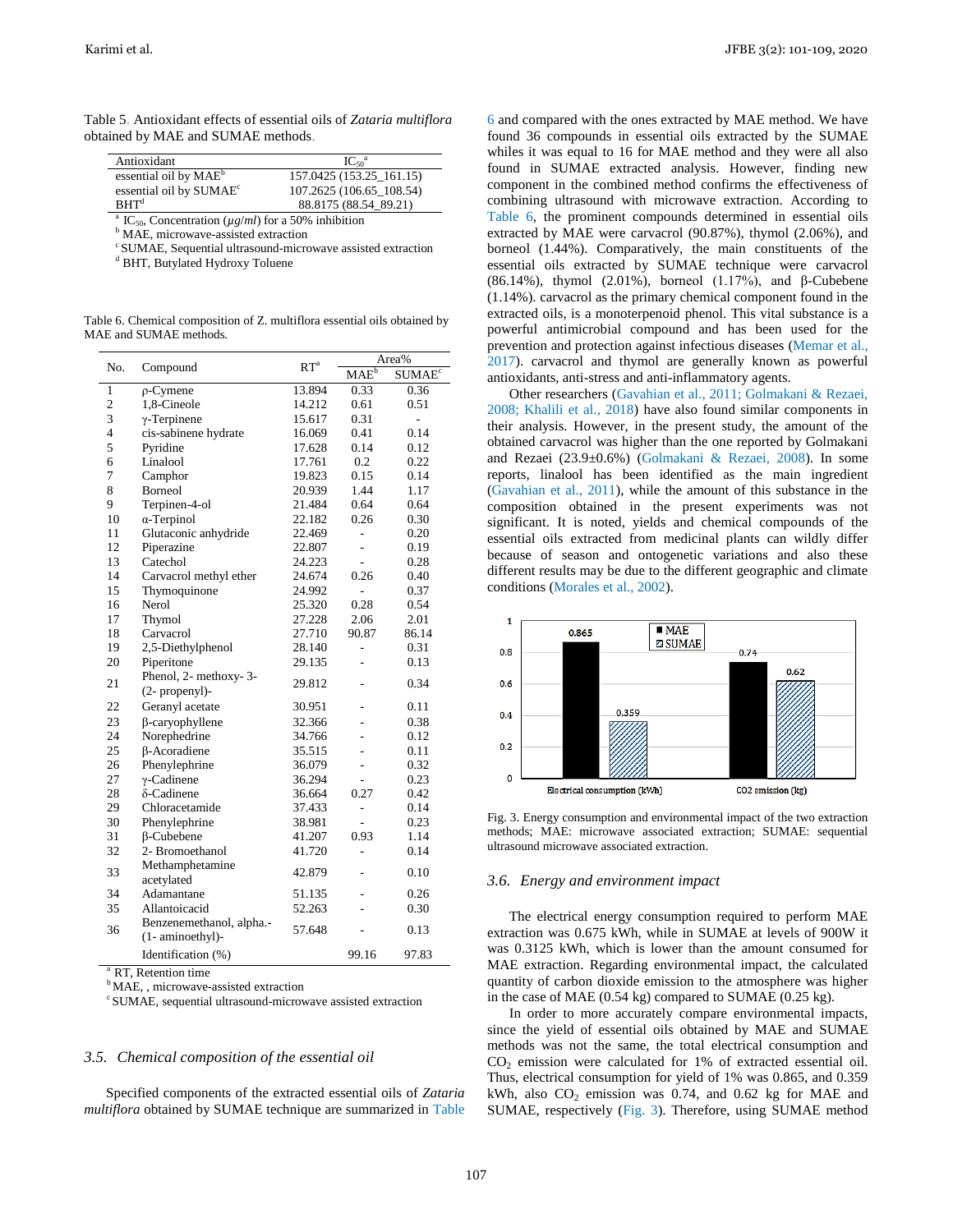led to save energy about 141% in comparison with MAE method, and emission of  $CO<sub>2</sub>$  was reduced almost 20%, as well.

It is noted, electrical consumption and  $CO<sub>2</sub>$  emission are straightly related to extraction time. For heating 300 ml of water and 15 g of dried *Z. multiflora* leaves to reach the fixed extraction temperature, it was 45 min in the extraction with MAE method with microwave power of 900 W. The yield of essential oil obtained by these conditions was 0.78%. On the other hand, in SUMAE method for the same ratio of water and plant material, it was recorded about 15 min. While, Essential oil obtained from the novel method was 0.87%. Therefore, a significant saving in the extraction time was clearly observed in sequential UMAE procedure. Generally, it can be concluded that the proposed SUMAE was a cleaner process for the extraction of essential oil of *Zataria multiflora*.

# **4. Conclusion**

In this study, SUMAE of essential oil of *Z. multiflura* was investigated, and presented as an appropriate and 'environmentally friendly' method for essential oils extraction. As a consequence of SUMAE, a reduced extraction time and a noticeable energy saving obtained, compared to the MAE technique. Response surface methodology was used to determine the optimum process parameters that could obtain a maximum yield of essential oil from *Z. multiflura* during the sequential ultrasound-microwave assisted extraction. The results showed that the optimum conditions of SUMAE for essential oil of *Z. multiflura* were: ultrasonic power of 150 W, microwave power of 800 W, and extraction time of 12 min. Furthermore, SUMAE technique produced essential oils with higher quantities of valuable compounds due to their GC analyses. In addition, the antioxidant activities for essential oils obtained by both methods were evaluated. The results showed that essential oil obtained by SUMAE had higher antioxidant activities compared to that of by MAE. The comparison of these two methods indicated that SUMAE overcomes the shortcomings of MAE and will be a more beneficial extract process.

## **Acknowledgment**

The authors would like to thank Jundi-Shapur University of Technology for providing the equipment used in the study.

## **Conflict of interest**

The authors declare that they have no known competing financial interests or personal relationships that could have appeared to influence the work reported in this paper.

# **References**

- Abd Rahim, E. N. A., Ismail, A., Omar, M. N., Rahmat, U. N., & Ahmad, W. A. N. W. (2018). GC-MS analysis of phytochemical compounds in Syzygium polyanthum leaves extracted using ultrasound-assisted method. *Pharmacognosy Journal*, *10*(1), 110-119.
- Alissandrakis, E., Daferera, D., Tarantilis, P., Polissiou, M., & Harizanis, P. (2003). Ultrasound-assisted extraction of volatile compounds from citrus flowers and citrus honey. *Food Chemistry, 82*(4), 575-582.
- Asofiei, I., Calinescu, I., Trifan, A., David, I. G., & Gavrila, A. I. (2016). Microwave-assisted batch extraction of polyphenols from sea

buckthorn leaves. *Chemical Engineering Communications, 203*(12), 1547-1553.

- Basti, A. A., Gandomi, H., Noori, N., & Khanjari, A. (2016). Shirazi thyme (Zataria multiflora Boiss) Oils. In *Essential Oils in Food Preservation, Flavor and Safety* (pp. 731-736): Elsevier.
- Brand-Williams, W., Cuvelier, M. E., & Berset, C. (1995). Use of a free radical method to evaluate antioxidant activity. *LWT - Food Science and Technology, 28*(1), 25-30.
- Chemat, F., Lucchesi, M., Smadja, J., Favretto, L., Colnaghi, G., & Visinoni, F. (2006). Microwave accelerated steam distillation of essential oil from lavender: A rapid, clean and environmentally friendly approach. *Analytica Chimica Acta, 555*(1), 157-160.
- Chen, Y., Gu, X., Huang, S.-q., Li, J., Wang, X., & Tang, J. (2010). Optimization of ultrasonic/microwave assisted extraction (UMAE) of polysaccharides from Inonotus obliquus and evaluation of its antitumor activities. *International Journal of Biological Macromolecules, 46*(4), 429-435.
- Danh, L. T., Triet, N. D. A., Zhao, J., Mammucari, R., & Foster, N. (2012). Antioxidant activity, yield and chemical composition of lavender essential oil extracted by supercritical CO2. *The Journal of Supercritical Fluids, 70*, 27-34.
- Drinić, Z., Pljevljakušić, D., Živković, J., Bigović, D., & Šavikin, K. (2020). Microwave-assisted extraction of O. vulgare L. spp. hirtum essential oil: Comparison with conventional hydro-distillation. *Food and Bioproducts Processing*, *120*, 158-165.
- El Asbahani, A., Miladi, K., Badri, W., Sala, M., Addi, E. A., Casabianca, H., . . . Renaud, F. (2015). Essential oils: from extraction to encapsulation. *International journal of pharmaceutics, 483*(1-2), 220-243.
- Farhat, A., Benmoussa, H., Bachoual, R., Nasfi, Z., Elfalleh, W., Romdhane, M., . . . Processing, B. (2017). Efficiency of the optimized microwave assisted extractions on the yield, chemical composition and biological activities of *Tunisian Rosmarinus officinalis* L. essential oil. *Food and Bioproducts Processing*, *105*, 224-233.
- Garcia-Vaquero, M., Ummat, V., Tiwari, B., & Rajauria, G. (2020). Exploring ultrasound, microwave and ultrasound–microwave assisted extraction technologies to increase the extraction of bioactive compounds and antioxidants from brown macroalgae. *Marine Drugs*, *18*(3), 172.
- Gavahian, M., Farahnaky, A., Majzoobi, M., Javidnia, K., Saharkhiz, M. J., & Mesbahi, G. (2011). Ohmic‐assisted hydrodistillation of essential oils from *Zataria multiflora* Boiss (Shirazi thyme). *International Journal of Food Science & Technology, 46*(12), 2619-2627.
- Gfrerer, M., & Lankmayr, E. (2005). Screening, optimization and validation of microwave-assisted extraction for the determination of persistent organochlorine pesticides. *Analytica Chimica Acta*, *533*(2), 203-211.
- Gharibzahedi, S. M. T., Smith, B., & Guo, Y. (2019). Ultrasoundmicrowave assisted extraction of pectin from fig (*Ficus carica* L.) skin: Optimization, characterization and bioactivity. *Carbohydrate polymers*, *222*, 114992.
- Golmakani, M. T., & Rezaei, K. (2008). Microwave‐assisted hydrodistillation of essential oil from *Zataria multiflora* Boiss. *European Journal of Lipid Science and Technology, 110*(5), 448- 454.
- Guandalini, B. B. V., Rodrigues, N. P., & Marczak, L. D. F. (2019). Sequential extraction of phenolics and pectin from mango peel assisted by ultrasound. *Food Research International*, *119*, 455-461.
- Guimarães, J. T., Silva, E. K., Ranadheera, C. S., Moraes, J., Raices, R. S., Silva, M. C., . . . Cruz, A. G. (2019). Effect of high-intensity ultrasound on the nutritional profile and volatile compounds of a prebiotic soursop whey beverage. *Ultrasonics sonochemistry*, *55*, 157-164.
- Hashemi, S. M. B., Khaneghah, A. M., Koubaa, M., Barba, F. J., Abedi, E., Niakousari, M., & Tavakoli, J. (2018). Extraction of essential oil from Aloysia citriodora Palau leaves using continuous and pulsed ultrasound: Kinetics, antioxidant activity and antimicrobial properties. *Process Biochemistry*, *65*, 197-204.
- Hassanein, H. D., El‐Gendy, A. E. N. G., Saleh, I. A., Hendawy, S. F., Elmissiry, M. M., Omer, E. A. (2020). Profiling of essential oil